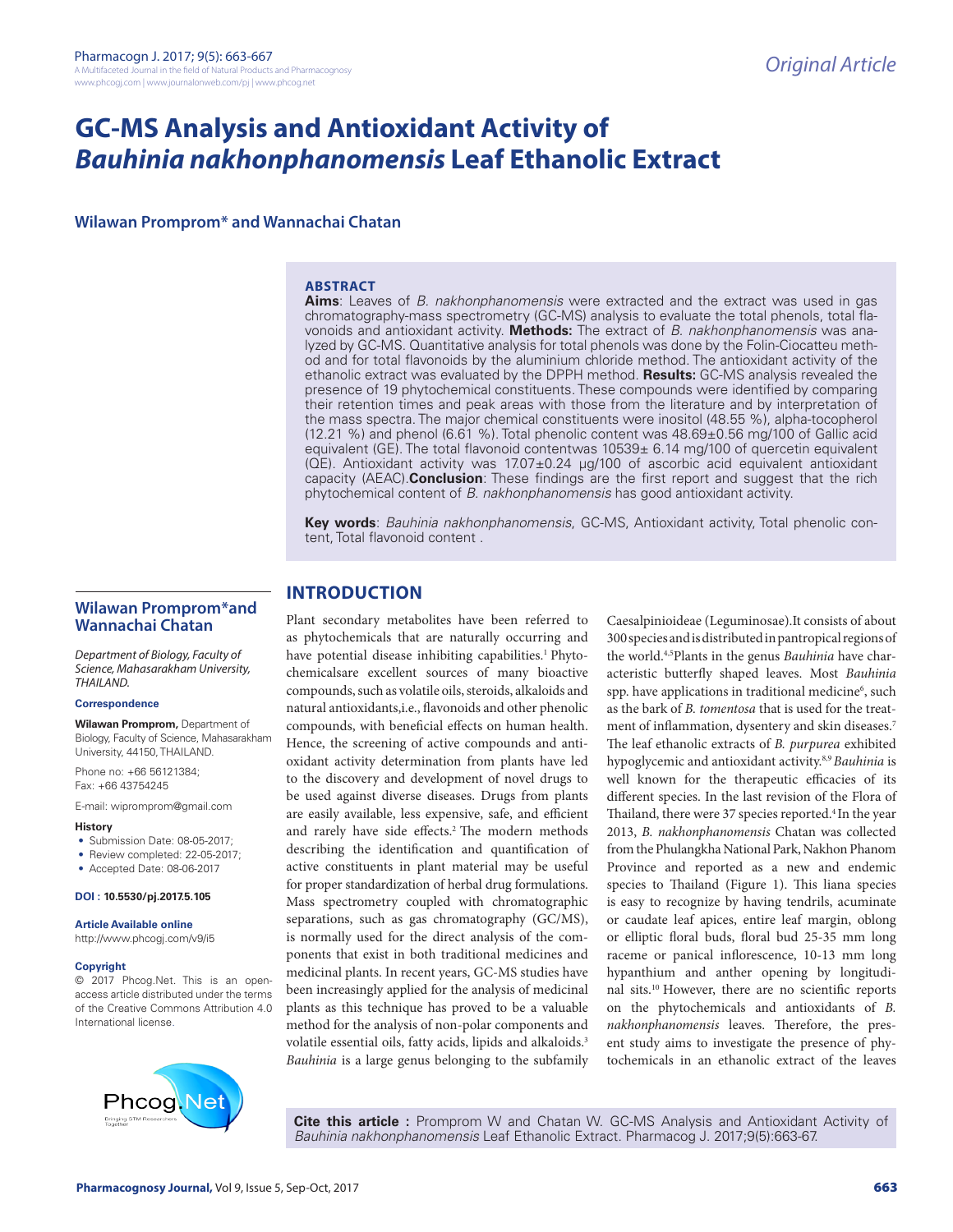

**Figure 1:** Flowers and leaves of *Bauhinia nakhonphanomensis*.

of *B. nakhonphanomensis* and to study the antioxidant activity for the first time. This work will help to identify the compounds and antioxidants that might have therapeutic value.

# **MATERIAIALS AND METHODS**

# *Plant collection and preparation of extract*

Leaves of *B. nakhonphanomensis* were collected from Phulangkha Nation Park, Nakhon Phanom Province, Thailand during April to May, 2013. The voucher specimen (Chatan 1337) was identified and confirmed by the second author and deposited in Natural Medicinal Mushroom Museum (MSUT), Mahasarakham University, Thailandfor future reference. The fresh leaves were manually isolated. They were cleaned, air dried, powered and subjected to macerate extraction with ethanol. The extract was filtered through filter paper, an evaporator and dried by a lyophilizer. The crude extracts were analyzed by GC-MS.

#### *Determination of total phenolic content*

The phenolic contents were determined by the Folin-Ciocalteau method. Briefly, 200 µl of the *B. nakhonphanomensis* extract at appropriated dilutions was mixed with 1 ml of 0.2 M Folin-Ciocalteu reagent. After leaving the solution in the dark at room temperature for 30 min, 800 µl of 7% sodium carbonate was added to it. The absorbance of the resulting blue color was measured at 756 nm. Phenolic contents were expressed as mg of Gallic acid equivalent (GAE)/g dry weight of extract.<sup>11</sup>

#### *Determination of total flavonoid content*

Total flavonoid contents were measured using an aluminum chloride colorimetric assay.12 The extract (concentration 1 mg/ml) was mixed with 200  $\mu$ l of distilled water and 100  $\mu$ l of 5 % NaNO<sub>2</sub> solution. After 6 min, 200  $\mu$ l of 10 % AlCl<sub>3</sub> solution was added. After 5 min, 500  $\mu$ l of 1M NaOH and 275 µl of distilled water were added to prepare the mixture. The absorbance at 510 nm was recorded after 15 min of incubation. The total flavonoid content of the extracts was expressed as a percentage of quercetin equivalent per 100 g dry weight of sample.

#### *Determination of antioxidant activity*

The ability of the extract to scavenge DPPH radicals was determined according to the method described by Braca *et al*. (2001).13 The plant extract (0.1 mL) was added to 3 mL of a 0.004% methanol solution of DPPH. Absorbance at 517 nm was determined after 30 min. The percentage DPPH radical scavenging activity of each extract was determined using the formula % DPPH radical scavenging =[( $A_0 - A_1$ ) /  $\rm A_{0}$ ]  $\times$  100, where  $\rm A_{0}$  is the absorbance of the control and  $\rm A_{1}$  is the absorbance of the extract/standard. The inhibition curves were prepared and the  $IC_{50}$  values were calculated.<sup>14</sup>

#### *GC-MS analysis*

The leaf extract of *B. nakhonphanomensis* was analyzed for its chemical constituents by GC-MS (GC 7890A Agilent Technology). The column (DB5) was fused silica 30 m x 0.25 mm ID  $\times$  0.25 µm film thickness. The oven temperature was programmed from 80*°*C @10*°*C/min to 200 *°*C @12*°*C/min to 260*°*C (30 min). Helium gas (99.999 %) was used as the carrier gas at a constant flow rate of 1ml/min and an injection volume of 1 µl was employed (split ratio of 10:1) at an injector temperature of 250*°*C; the ion-source temperature was set at 280*°*C. The compounds were detected in the range 50-550 amu. The molecular weight and structure of the compounds of the test materials were ascertained by interpretation of the mass spectrum of the GC-MS using the database of the National Institute of Standards and Technology (NIST).

# **RESULTS**

### *GC-MS analysis*

The components present in the ethanol extract of the leaf of *B. nakhonphanomensis* identified by the GC-MS chromatogram are shown in Figure 2. The active principles with their retention time (RT), molecular formula, molecular weight (MW) and peak area as a percentage are presented in Table 1. The GC-MS analysis showed the presence of mainly three compounds at retention times of 8.12 (6.61%), 13.70 (48.55%) and 46.29 (12.21%), which were phenol, inositol and alpha–tocopherol, respectively.

The major phytocompounds and their biological activities obtained through the GC-MS analysis of the leaf of *B. nakhonphanomensis* have been tabulated Table 2.

#### *Total phenolics and flavonoid content*

The total phenolic contents of *B. nakhonphanomensis* determined by the Folin-Ciocalteu method of the ethanolic extract showed 48.69 ± 0.56. mg/100 of Gallic acid equivalent (GE), while the total flavonoid contents determined by the aluminium chloride method of the extract showed  $10539 \pm 6.14$  mg/100 of quercetin equivalent (QE). The results of the phenolic contents and flavonoids contents are in Table 4.

#### *Antioxidant activity*

The extract showed potent DPPH radical scavenging activity. The ethanolic extract of the leaves was found to have an IC<sub>50</sub> value of 17.07  $\pm$ 0.24 µg/ml. The IC<sub>50</sub> value of the standard ascorbic acid was 7.88 ± 0.1 µg/ml (Table 3).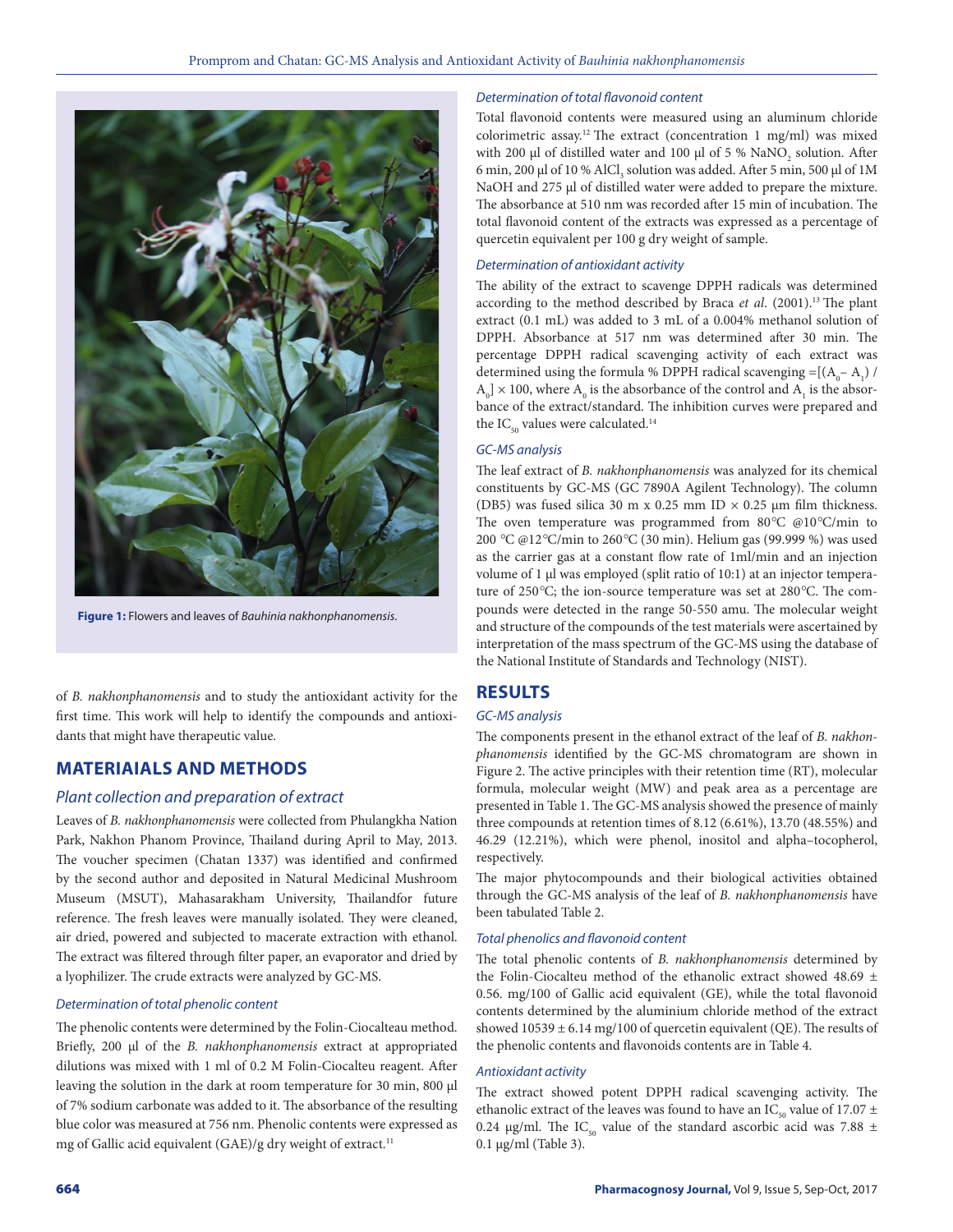

**Figure 2:** GC-MS chromatogram of *Bauhinia nakhonphanomensis* ethanolic leaf extract.

| No.              | RT (min) | <b>Name of compound</b>                                          | <b>Molecular</b><br>formula            | <b>Molecular</b><br>weight | <b>Peak</b><br>area $(\%)$ |
|------------------|----------|------------------------------------------------------------------|----------------------------------------|----------------------------|----------------------------|
| 1.               | 5.23     | 2,3-Dihydro-3,5-dihydroxy-6-methyl-4H-pyran-4-one                | $C_6H_8O_4$                            | 144.12                     | 0.40                       |
| $\overline{2}$ . | 6.67     | 3-Methoxycatechol                                                | $C_7H_8O_3$                            | 140.13                     | 1.52                       |
| 3.               | 8.12     | Phenol                                                           | $C_{6}H_{6}O_{3}$                      | 126.11                     | 6.61                       |
| 4.               | 8.52     | Androst-2,16-diene                                               | $C_{19}H_{28}$                         | 256.43                     | 1.95                       |
| 5.               | 11.28    | Unidentified                                                     |                                        |                            | 1.78                       |
| 6.               | 11.58    | Unidentified                                                     |                                        |                            | 1.41                       |
| 7.               | 13.70    | Inositol                                                         | $C_6H_{12}O_6$                         | 180.16                     | 48.55                      |
| 8.               | 14.99    | 7,9-Di-tert-butyl-1-oxaspiro (4,5) deca-6,9-diene-2,8-dione      | $C_{17}H_{24}O_3$                      | 276.37                     | 0.30                       |
| 9.               | 16.01    | n-Hexadecanoic acid                                              | $C_{16}H_{32}O_2$                      | 256.42                     | 0.76                       |
| 10.              | 16.76    | Hexadecanoic acid, ethyl ester                                   | $C_{18}H_{36}O_2$                      | 284.47                     | 0.98                       |
| 11.              | 20.13    | (2E) (7R,11R)-3,7,11,15-Tetramethylhexadec-2-EN-1-OL             | $C_{20}H_{40}O$                        | 296.53                     | 1.44                       |
| 12.              | 22.35    | 9-Octadecenoic acid (Z)-, Ethyl ester                            | $C_{\gamma_0}H_{\gamma_8}O_{\gamma_7}$ | 310.51                     | 1.02                       |
| 13.              | 30.86    | Hexadecanoic acid, 2-hydroxy-1-(hydroxymethyl) ester             | $C_{19}H_{38}O_4$                      | 330.50                     | 2.05                       |
| 14.              | 33.67    | 9-Octadecenoic acid (Z)-,2-hydroxy-l-(hydroxymethyl) ethyl ester | $C_{21}H_{40}O_{4}$                    | 356.54                     | 0.98                       |
| 15.              | 34.15    | Octadecenoic acid, 2-hydroxy-l-(hydroxymethyl) ethyl ester       | $C_{21}H_{42}O_{4}$                    | 358.55                     | 0.70                       |
| 16.              | 42.31    | Beta-Tocopherol                                                  | $C_{28}H_{48}O_2$                      | 416.68                     | 0.65                       |
| 17.              | 42.93    | Gamma-Tocopherol                                                 | $C_{28}H_{48}O_2$                      | 416.68                     | 0.56                       |
| 18.              | 46.29    | Alpha-Tocopherol                                                 | $C_{29}H_{50}O_2$                      | 430.71                     | 12.21                      |
| 19.              | 54.94    | Gamma-Sitosterol                                                 | $C_{29}H_{50}O$                        | 414.70                     | 3.06                       |

**Table 1: Phyto-components identified in** *Bauhinia nakhonphanomensis* **leaf ethanolic extract.**

# **DISCUSSION**

The phytochemical analysis conducted on the extract of *B. nakhonphanomensis* revealed the presence of constituents that are known to exhibit medicinal as well as physiological activities. In the last few years, GC/MS has been the best technique used for screening, identification and quantification of many susceptible compound in plant extracts.15-17 GC/MS data revealed that the ethanoic extract of *B. nakhonphanomensis* contained three major chemical constituents, i.e., inositol, phenol and alphatocopherol. Inositol is used for the treatment of Polycystic Ovary Syndrome (PCOS), as an antidiabetic and metabolic syndrome in postmenopausal women.18-20 Phenol and alpha.-tocopherolhave antioxidant uses in humans.21 Phenolic compounds are one of the largest and most ubiquitous groups of plant metabolites.<sup>22</sup> Several studies have described the antioxidant properties of medicinal plants that had rich phenolic compounds.23,24 Natural antioxidants, which mainly come from plants, are in the form of phenolic compounds, such as flavonoids,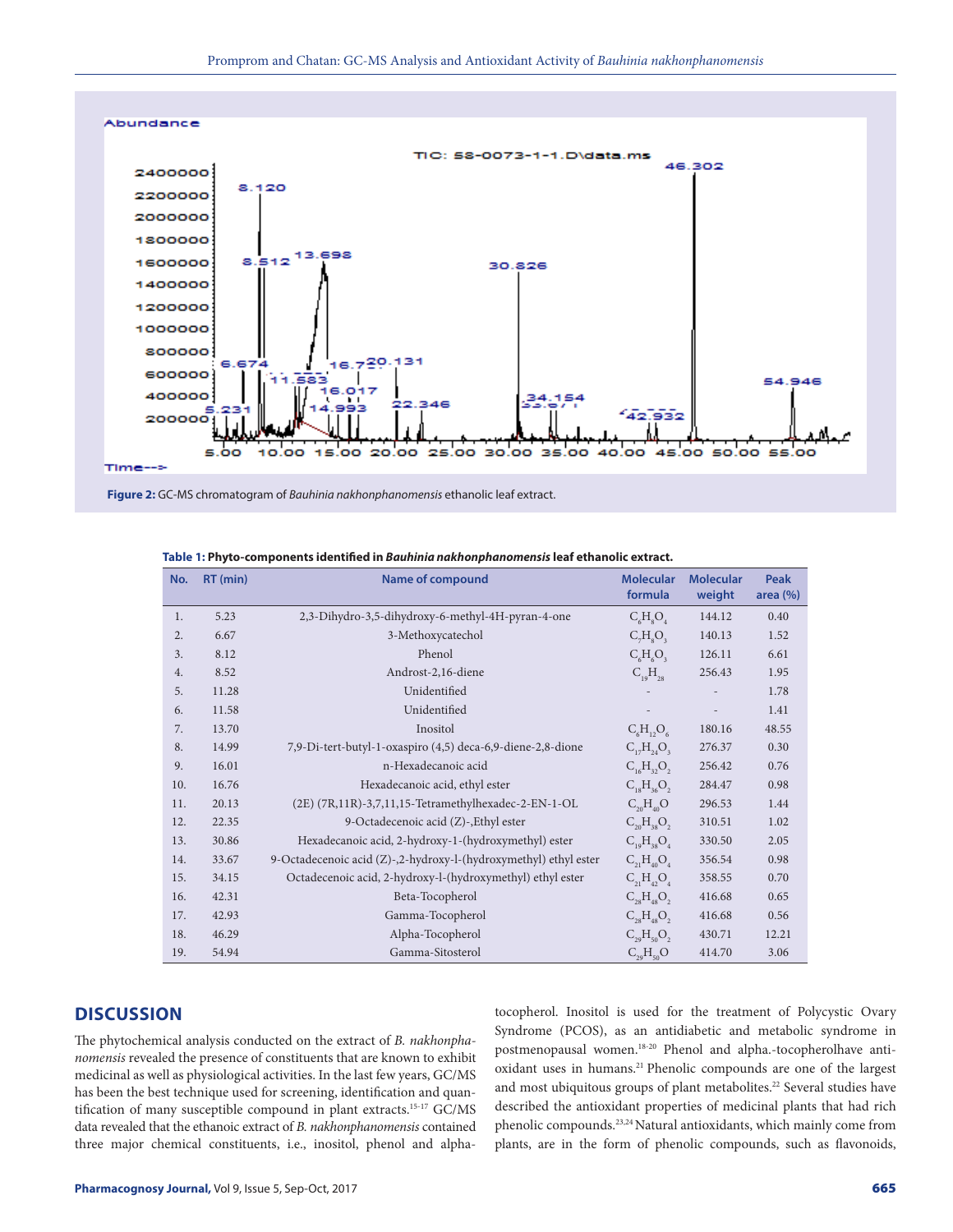#### **Table 2: Major phytocompounds and biological activities of** *B.nakhonphanomensis.*

| No. | <b>Name of compound</b> | <b>Nature of compound</b> | * Activity                                                                                                                                                                                                                                                                     |
|-----|-------------------------|---------------------------|--------------------------------------------------------------------------------------------------------------------------------------------------------------------------------------------------------------------------------------------------------------------------------|
|     | Phenol                  | Phenolic compound         | Analgesic, Anesthetic, Antibacterial, Antihemorrhoidal, Antiseptic, Antihydrocoele,<br>Antiincontinence, Antionychogryphotic, Antiotitic, Antioxidant, Antiprostatic,<br>Antiisinusitic, Antiviral Antispastic, Cancer-Preventive, Carcinogenic                                |
|     | Inositol                | Vitamin B                 | Antialopecia, Anticirrhotic, Antidiabetic, Lipotropic, Cholesterolytic, Antineuropathic                                                                                                                                                                                        |
|     | Alpha-Tocopherol        | Vitamin E                 | Antiageing, Analgesic, Antidiabetic, Antioxidant<br>Anti-inflammatory, Antidermatitic, Antileukemic, Antitumor, Anticancer,<br>Antibronchitic, Vasodilator, Anticoronary, Antiulcerogenic, Antispasmodic,<br>Anticoronary, Antistroke<br>Hypocholesterolemic, Hepatoprotective |

\* Activity Source: Dr. Duke's Phytochemical and Ethnobotanical Database

#### **Table 3: DPPH free radical scavenging activity of** *B. nakhonphanomensis.*

| <b>Sample</b>        | $IC50$ Value ( $\mu$ g/ml) |
|----------------------|----------------------------|
| B. nakhonphanomensis | $17.07+0.24$               |
| Vitamin-C            | $7.88+0.1$                 |

#### **Table 4: Total phenol and flavonoid contents of** *B. nakhonphanomensis.*

| No. | <b>Parameter analyzed</b>          | <b>Values obtained</b> |
|-----|------------------------------------|------------------------|
|     | Total phenols (mg/100g) $GE^*$     | $48.69 \pm 0.56$       |
|     | Total flavonoids (mg/100 g) $QE**$ | $10539 \pm 6.14$       |

The values are means of three replicates. \* Gallic acid equivalent, \*\* quercetin equivalent

phenolic acids and tocopherols.25 In this study, we demonstrated that the antioxidant activity of *B. nakhonphanomensis* was a very efficient free radical scavenger due to the lowest  $IC_{50}$  value. The activity of the reference antioxidant (vitamin-c) was much higher when compare with the ethanolic extract. The GC-MS analysis of the ethanolic extract of *B. nakhonphanomensis* revealed the presence of phenol and alphatocopherol. Therefore, this study can conclude that the leaf ethanoic extract of this plantis a good source of antioxidants.

# **CONCLUSION**

The presence of antioxidant activity and GC-MS analysis were the first steps towards understanding the nature of the active principles in this medicinal plant and phytochemically will be helpful for further detailed study. The importance of the study was to identify some of the biological activities of these compounds. The present study, which revealed the presence of components in *B. nakhonphanomensis* leaves, suggests a contribution from these compounds to pharmacological activity in the future.

# **ACKNOWLEDGEMENT**

We gratefully acknowledge the Faculty of Science, Mahasarakham University 2015, Thailand, for financial support. Thanks for linguistic advice from Dr. Jolyon Dodgson, Faculty of Science, Mahasarakham University..

# **CONFLICT OF INTEREST**

None.

# **ABBREVIATIONS USED**

**GC-MS:** Gas chromatography mass spectrometry; **GE:** Gallic acid equivalent; **QE:** Quercetin equivalent; **AEAC:** Ascorbic acid equivalent antioxidant capacity.

# **REFERENCES**

- 1. Akinmoladun AC, Ibukun EO, Afor E, Obuotor EM, Farombi EO. Phytochemical constituent and antioxidant activity of extract from the leaves of *Ocimum gratissimum*. Scientific Research and Essays. 2007;2(5):163-6.
- 2. Yadav RN, Agarwala M. Phytochemical analysis of some medicinal plants. Journal of Phytology. 2011;3(12).
- 3. Mythili K, Umamaheswara Reddy C, Chamundeeswari D, Manna PK. GC-MS analysis of phytocomponents and *in vitro* inhibitory effects of *Calanthe triplicata*. Journal of Natural Products. 2013;6:141-6.
- 4. Larsen K, Larsen SS, Vidal JE, Leguminosae-Caesalpinoideae. In: Smitinand T, Larsen K (Eds) Flora of Thailand. 1984;4(1),1-129.
- 5. Ramadan MF, Sharanabasappa G, Seetharam YN, Seshagiri M, Moersel JT. Characterisation of fatty acids and bioactive compounds of kachnar (*Bauhinia purpurea* L.) seed oil. Food chemistry. 2006;98(2):359-65.
- 6. Vasudevan V, Mathew J, Baby S. Chemical Composition of Essential Oil of *Bauhinia acuminata* Leaves. Asian Journal of Chemistry. 2013;25(4):2329.
- 7. Gopalakrishnan S, Vadivel E. Identification of Chemical Compounds from the Ethanolic Extract of the Bark of *Bauhinia tomentosa* L. by GC-MS Analysis. Int J Pharma Sci Drug Res*.* 2016;8(3);149-52.
- 8. Muralikrishna KS, Latha KP, Shreedhara CS, Vaidya VP, Krupanidhi AM. Effect of *Bauhinia purpurea* Linn. on alloxan-induced diabetic rats and isolated frog's heart. International Journal of Green Pharmacy (IJGP). 2008;2(2).
- 9. Krishnaveni MA. Antioxidant potential of *Bauhinia purpurea* (L) Leaf. International Journal of Pharmacy and Pharmaceutical Sciences. 2014;6(7):558-60.
- 10. Chatan W. A new species of Bauhinia L.(Caesalpinioideae, Leguminosae) from Nakhon Phanom Province, Thailand. PhytoKeys. 2013(26):1.
- 11. Daduang J, Daduang S, Hongsprabhas P, Boonsiri P. High phenolics and antioxidants of some tropical vegetables related to antibacterial and anticancer activities. African Journal of Pharmacy and Pharmacology. 2011;5(5):608-15.
- 12. Patel A, Patel A, Patel A, Patel MN. Determination of polyphenols and free radical scavenging activity of *Tephrosia purpurea* linn leaves (Leguminosae). PHCOG RES. 2510;2(3):152-8.
- 13. Braca A, De Tommasi N, Di Bari L, Pizza C, Politi M, Morelli I. Antioxidant principles from *Bauhinia t arapotensis*. Journal of Natural Products. 2001;64(7):892-5.
- 14. Urmi KF, Mostafa S, Begum G, Ifa T, Hamid K. Comparative antioxidant activity of different parts of *Bauhinia purpurea* L. Biology and Medicine. 2013;5:78.
- 15. Paulpriya K, Tresina PS, Mohan VR. Assessment of Bioactive Constituents by GC-MS of Crotalaria longipes Wight & Arn.: An Endemic Plant. International Journal of Pharmacognosy and Phytochemical Research. 2014;15(6):4.
- 16. Nagala S, Tamanam RR. Artocarpus methanol extract seed oils-a comparative study. International Journal of Pharmaceutical Sciences and Research. 2017;8(4):1781.
- 17. Thomas E, Aneesh TP, Thomas DG, Anandan R. GC-MS Analysis of phytochemical compounds present in the rhizomes of *Nervilia aragoana* gaud. Asian J Pharm Clin Res. 2013;6(3):68-74.
- 18. Unfer V, Carlomagno G, Dante G, Facchinetti F. Effects of myo-inositol in women with PCOS: a systematic review of randomized controlled trials. Gynecological Endocrinology. 2012;28(7):509-15.
- 19. Giordano D, Corrado F, Santamaria A, Quattrone S, Pintaudi B,*et al*. Effects of myo-inositol supplementation in postmenopausal women with metabolic